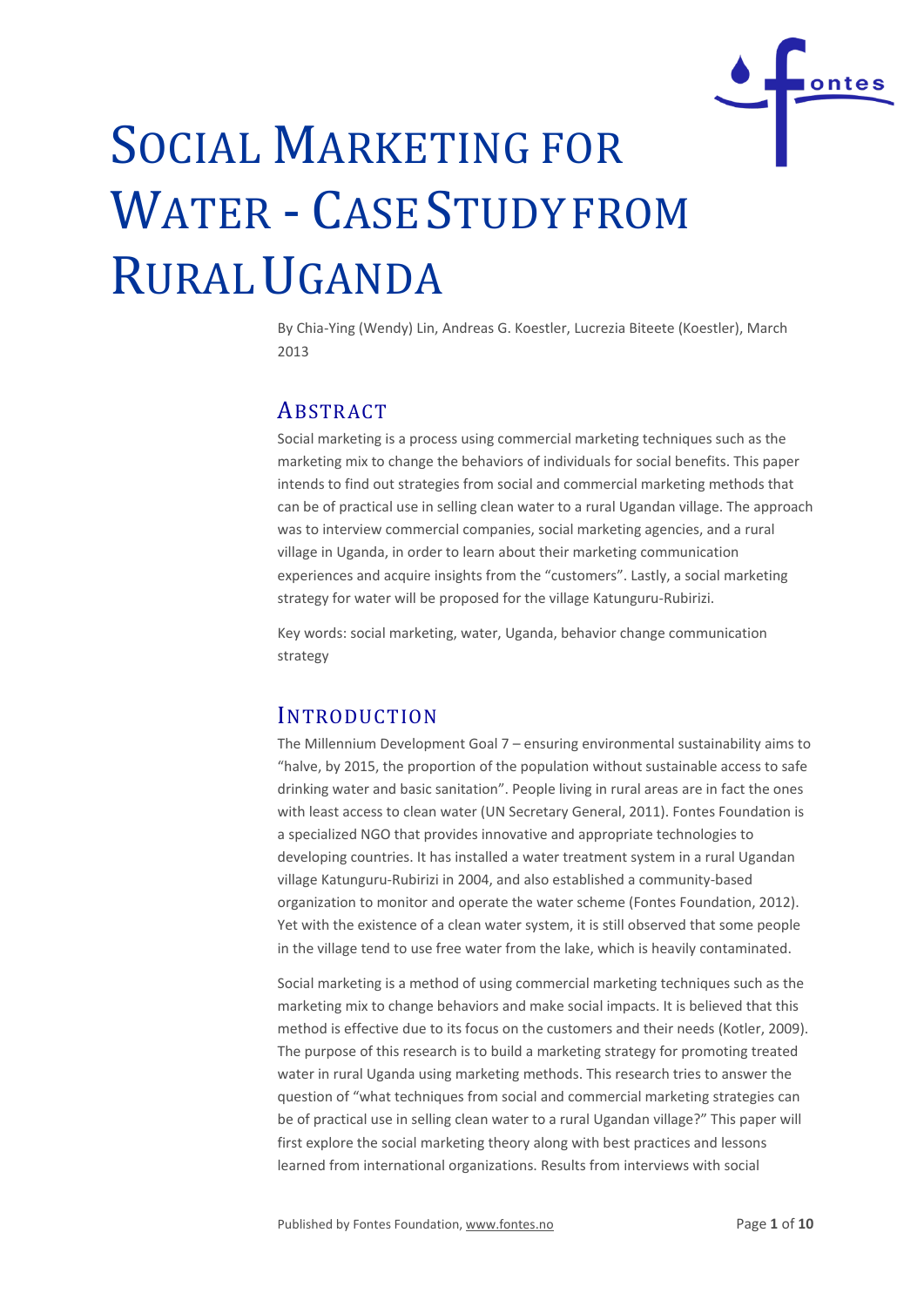marketing agencies, NGOs working on sanitation marketing, and commercial companies in Kampala are then presented in the report. To gain an insight to the target audience of the case study, a field research in the village was also conducted. Lastly, a marketing strategy combining the experience of the social marketing agencies and commercial companies with the interviews will be proposed.

# SOCIAL MARKETING – CONCEPT AND APPLICATION

Philip Kotler, professor and author of many marketing publications described social marketing as "a process that applies marketing principles and techniques to create, communicate, and deliver value in order to influence target audience behaviors that benefit society as well as the target audience." He is convinced that social marketing should be part of the solution of poverty reduction because of its focus on the consumers and their needs. Social marketing programs work for behavior changes such as persuading people to get regular immunization, put mosquito nets over their beds, use condoms, quit smoking, refuse drugs, purify their water and wash hands with soap before meals (Kotler, 2009).

Major principles of the social marketing concept include 1) the focus on behaviors. It could be accepting a new behavior (using mosquito nets), rejecting potentially undesirable behavior (start smoking), modifying current behavior (using condom), or to abandon an old undesirable behavior (excessive alcohol use). 2) Recognizing that behavior changes are usually voluntary. These behaviors are not legally binding and often do not promise immediate and direct benefit. 3) Using traditional marketing principles and techniques. They use a customer orientation overview to understand the market segments and choose the target markets that they can best satisfy. Social marketers then use the marketing mix to influence the target audience. 4) Selection of a targeted market. For each target market different marketing mixes are designed. 5) Recognizing that the beneficiary is the individual, group or society as a whole rather than the sponsoring organization such as private donors (Kotler, 2009).

Social marketing sells a desired behavior for societal gain. It persuades the target audience that the benefits of the new behavior outweigh the cost of adopting it. Social marketers use the four Ps - product, price, place and promotion to improve the attractiveness of the desired behavior, and sometimes certain products or services are offered to support this behavior. When there are no tangible products involved, the "products" would be the "desired behavior". To make the new behavior easily adopted, social marketers change the "price" or cost of the behavior, and the access of the "place". Then they "promote" the benefits of the new behavior. Social marketing is about making the environment easier to perform the desired behavior, and communicating the benefits of the new behavior (Kotler, 2009).

# EMOTIONAL BRANDING

Gobé, co-founder at the Emotional Branding Alliance believes that brands nowadays have to understand the changes of consumer-focused concepts and values, moving the meaning of a concrete product beyond its values. For example, food is no longer just about cooking, but it means "home/lifestyle design" and "sensory experiences".

Published by Fontes Foundation[, www.fontes.no](http://www.fontes.no/) Page **2** of **10**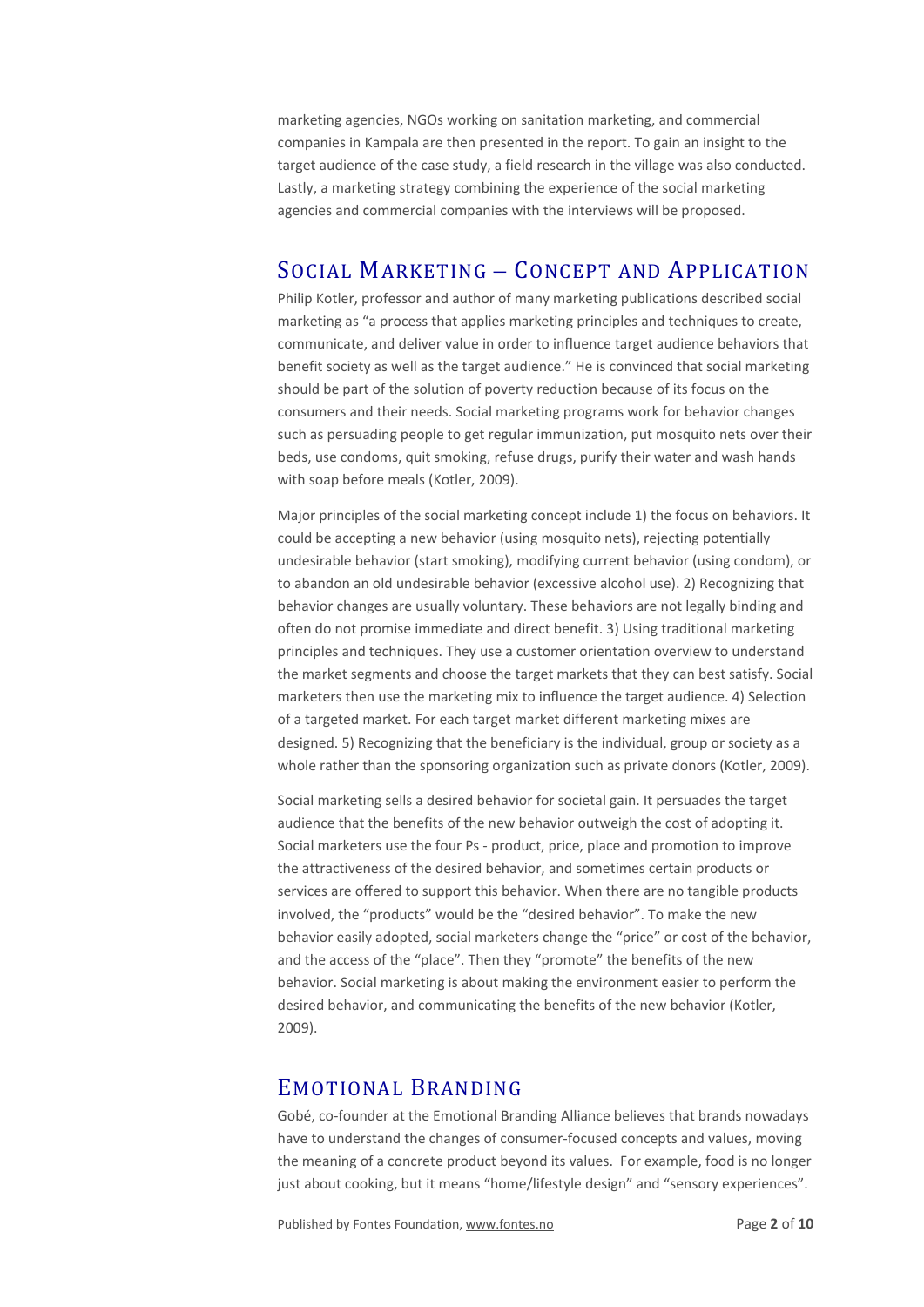To differentiate products, it is the emotional aspects that will decide customers' choice and the price they pay. Gobé was also convinced that consumers think more with their heart than head when choosing a product, therefore emotional branding is about delivering a "personal dialogue" with the consumers, and address to what is most relevant and meaningful to them (Gobé, 2001).

Gobé introduces four **pillars** of an emotional branding strategy: **relationship, sensorial experiences, imagination and vision**. **Relationship** means to understand the lives and environment of the customers. It's about identifying the decision maker at home. Women nowadays are well-informed and they care about information of products. They look for brands to trust and remain loyal. **Seonsorial experiences** are branding tools that can deliver memorable emotional brand experience that builds brand preference. Sensory appeals also stresses the lifestyle and image associated with the product. Strategies of sensorial experience include chosing music played in the store, colors that create the emotional mood, images on packaging, in the store or on advertisement, and scents. It's about stimulating the customers with the five senses to create associations and identifications to the brand. For example, many shops provide food tasting or restaurant and café service in store, to enhance the shopping experience. It is not only a chance for customers to sample the products, but also a place to relax and for further shopping. Demonstrations of in-store chefs in culinary or kitchen shops can allow shoppers to interact with the chef and learn more about the product. A store should be a product playground and let the costomers explore the products. **Imagination** is the design of products, retail stores and advertisement that surprises the consumers. Gobé believes that "Design is all about personalization and customization", which allows people to identify a real personality behind the product. When it comes to communication approaches, street theater would be an excellent retail branding strategy, which is even better than traditional advertising. The importance of packaging is also stressed: customers prefer packaging that are easy to identify, and it must also have an emotional contact with the customer. Lastly, **vision** is about having strong, long-term brand vision that helps the brand last (Gobé, 2001).

# METHODOLOGY

This is a qualitative research using case study and literature review to develop a strategy for practical use. The collection of data are from observing the marketing environment in Kampala, the village Katunguru-Rubirizi, and also through interviews in Kampala with NGOs specialized in social or sanitation marketing, marketing departments of commercial companies in order to learn about successful factors and lessons learned from marketing campaigns in rural Uganda. The field interview was conducted in September 2011, at the village of Katunguru-Rubirizi, to gain basic insights from the target audience. The documents used in this research are reports from Fontes Foundation, books about social marketing, and reports from many international organizations with field lessons.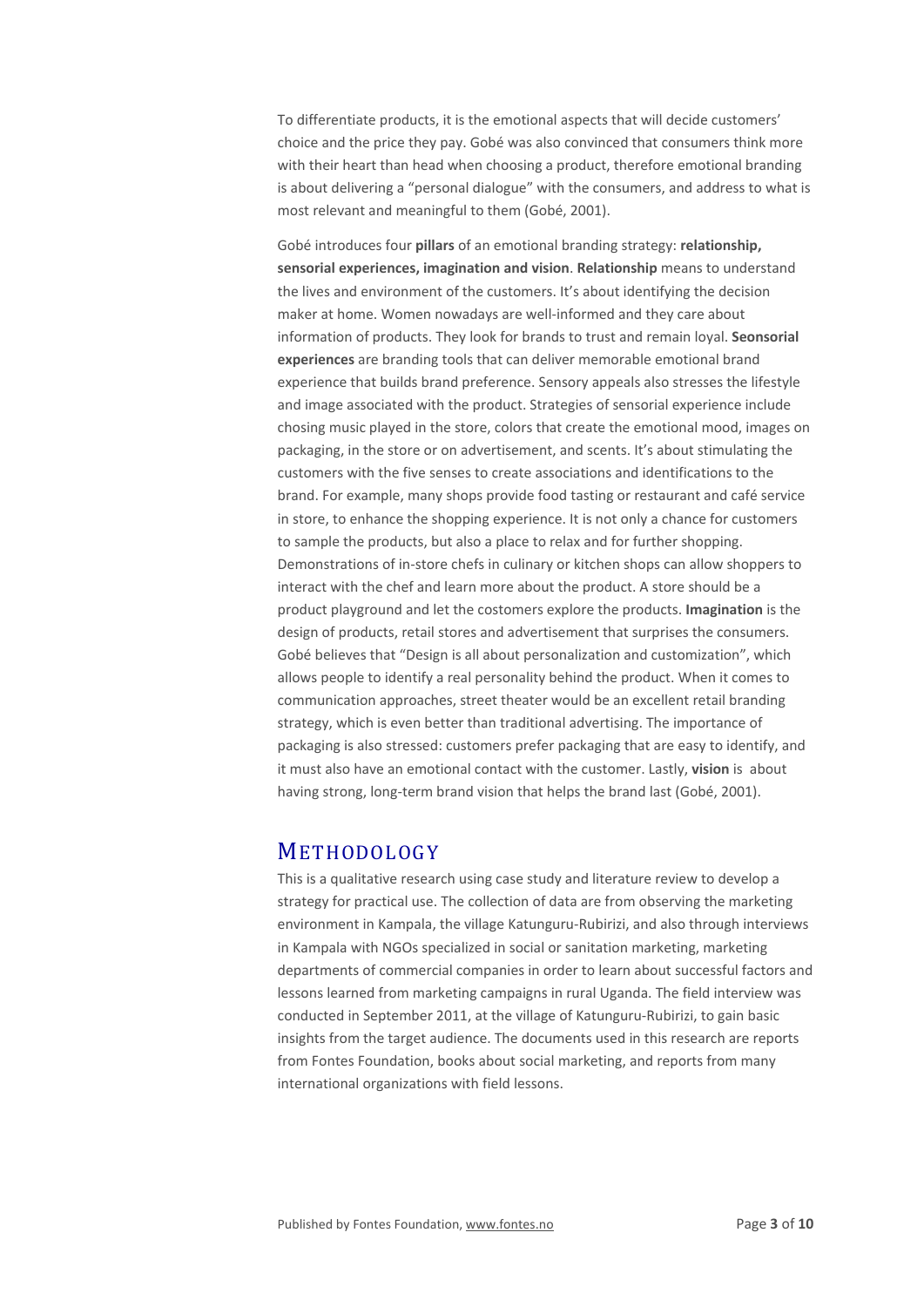# LESSONS LEARNED FROM ORGANIZATIONS AND **COMPANIES**

# SOCIAL MARKETING IN PRACTICE

To run a social marketing campaign, the organization has to start with products with brand names (PSI, 2003). PACE (Population Services International, PSI Uganda), UHMG (Uganda Health Marketing Group) and Marie Stopes International all have a portfolio of branded products that are easy to recognize. The organization has to acknowledge that behavior change takes time, and prepare for long-term funding efforts (POUZN, 2007). To foster long-term financial support, the organization would have to educate donor about the importance of behavior change communication (BCC), and why consistent funding would be vital (HIP, 2007). It is also widely recommended to have human resources in communication and marketing in the process of designing the campaigns (POUZN, 2007).

# ADDRESS TO USER'S CONCERNS AND MARKET INSIGHTS

Most of the marketing campaigns are developed around certain market insights. Unilever observes how people use the washing powder, and communicates the right way to use it. UHMG have learned that the cost of boiling water is far higher than using the water tablet to clean the water, and communicates that their product AquaSafe is the most efficient way to create safe drinking water. When designing a marketing campaign, it is also important to answer this question: "What's in it for the customer?"

# THE MARKETING MIX

Target audiences in rural areas are usually the mothers who take care of the children and carry water at home, and fathers who are the financial decision makers (WaterAid, 2003). When it comes to price, Warid Telecom and Nile Breweries both recommended that there should be a portfolio of package options for people to choose from. So that different affordability issues can be addressed. In cases of sanitation marketing, where latrines are their major products, the organization usually partner with micro credit institutions to assist the villagers in payments. SNV (Netherlands Development Organisation) has even developed alternatives for people to contribute, if they are not able to pay for the use of latrines. Monetary or nonmonetary incentives such as coupon or status also encourage the desired behavior (HIP, 2010).

# COMMUNICATION APPROACHES

The best mass media communication approaches in rural areas is radio in their local language. Sport and music events, road shows with quizzes and prizes, skits and demonstrations are very popular in most villages as well. Demonstration can show people how water purifier works (especially in the case of water tablets or PUR, a water purification powder). Printed materials such as one-page fact sheets and posters that use pictures or local languages are also effective (POUZN, 2007). Some organizations only use the logo of Ministry of Health, MOH (and also with their support) on printed materials to gain authority. Local leaders, influenza from the music or sport industry are often trusted people, and it is quite influential when they can attend the marketing events, or simply express their support of the product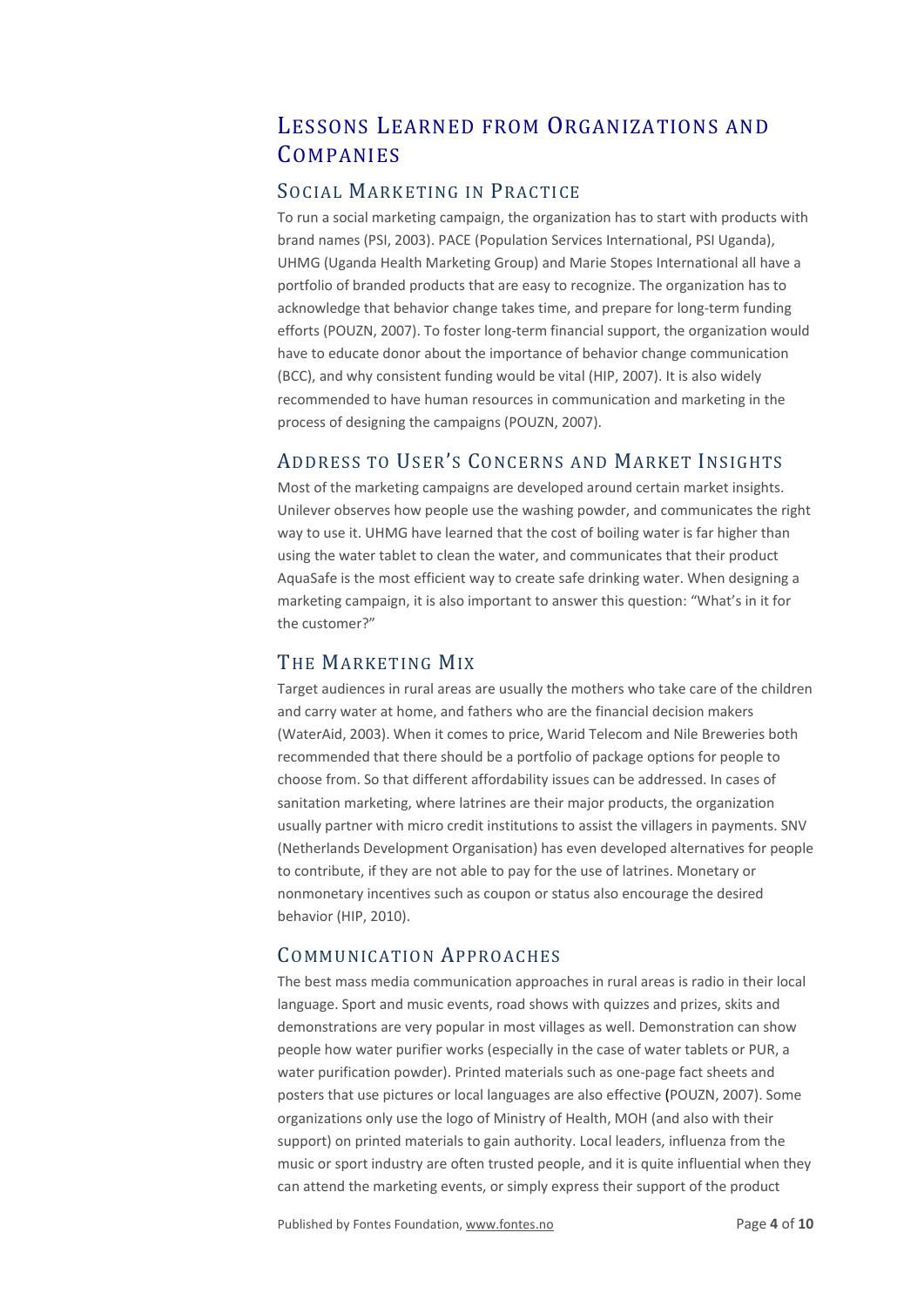through radio or printed materials (POUZN, 2007). The local council meetings, water committee meetings, health center meetings and the primary school are also effective communication channels, where people can discuss about the importance of using clean water and explain the misconceptions of chlorine. Interpersonal communication or the direct sales (door to door) are also approaches that worked well because personal issues regarding the water can be easier understood and addressed. PSI for example, has mobile sales persons or trained health teams to directly talk to people to also increase local involvement (PSI, 2009). The HIP project even believes that these locals involved should be certified. UHMG's "water ambassador" at boarding schools is a good example of acknowledging the efforts of changing the community.

# MAKE THEM "OWN THE SYSTEM"

Throughout the entire creation and implementation of a marketing campaign, make sure that the people in the community are involved and receive important roles in the process. UHMG's school "water ambassador" has successfully created the pride and honor for young people to be changemakers in their community.

### BRANDING STRATEGY

Branding is about a lot of visibility, colors, and sensorial experiences. All successful brands have unforgettable colors and logos. The colors and logo must be visible on all marketing materials such as posters and T-shirts. Package designs for water related product often use children and family images (POUZN, 2007). Marketing managers have all mentioned that people in the rural areas like to show that they are part of a branded product. MTN (Mobile Telephone Networks) makes sure that its logo and the color yellow is "in the face" of the customers in rural areas. Bright, point-of-sale materials are also considered to be very important to commercial companies. HCPU (Health Communications Partnerships Uganda) even created two fictional characters of "Fred and Bernard" to represent a comparison between small and big family issues in radio, community drama skits and printed materials. Marketing expert Fireworks Advertising also suggested that emotional branding should be about what "experience" the brand can bring to the consumer through different "senses". For example, the music, color, and atmosphere in the store.

## PARTNERSHIPS

Many social marketing organizations have partnered with companies to benefit from funding, manufacturing, technologies and distribution channel. Companies also like to partner with NGOs to gain from its local insights and long-term commitment. Partnerships can assist the organization in acquiring resources and expertise that is out of its capacity (HIP, 2007).

# CASE STUDY FROM KATUNGURU-RUBIRIZI

## FISHING VILLAGE IN NATIONAL PARK

The field research took place at the Katunguru-Rubirizi village in the Queen Elisabeth National Park, southwest Uganda. The main economic activities are restricted fishing, hunting and cotton production. Located next to the Kazinga Channel, the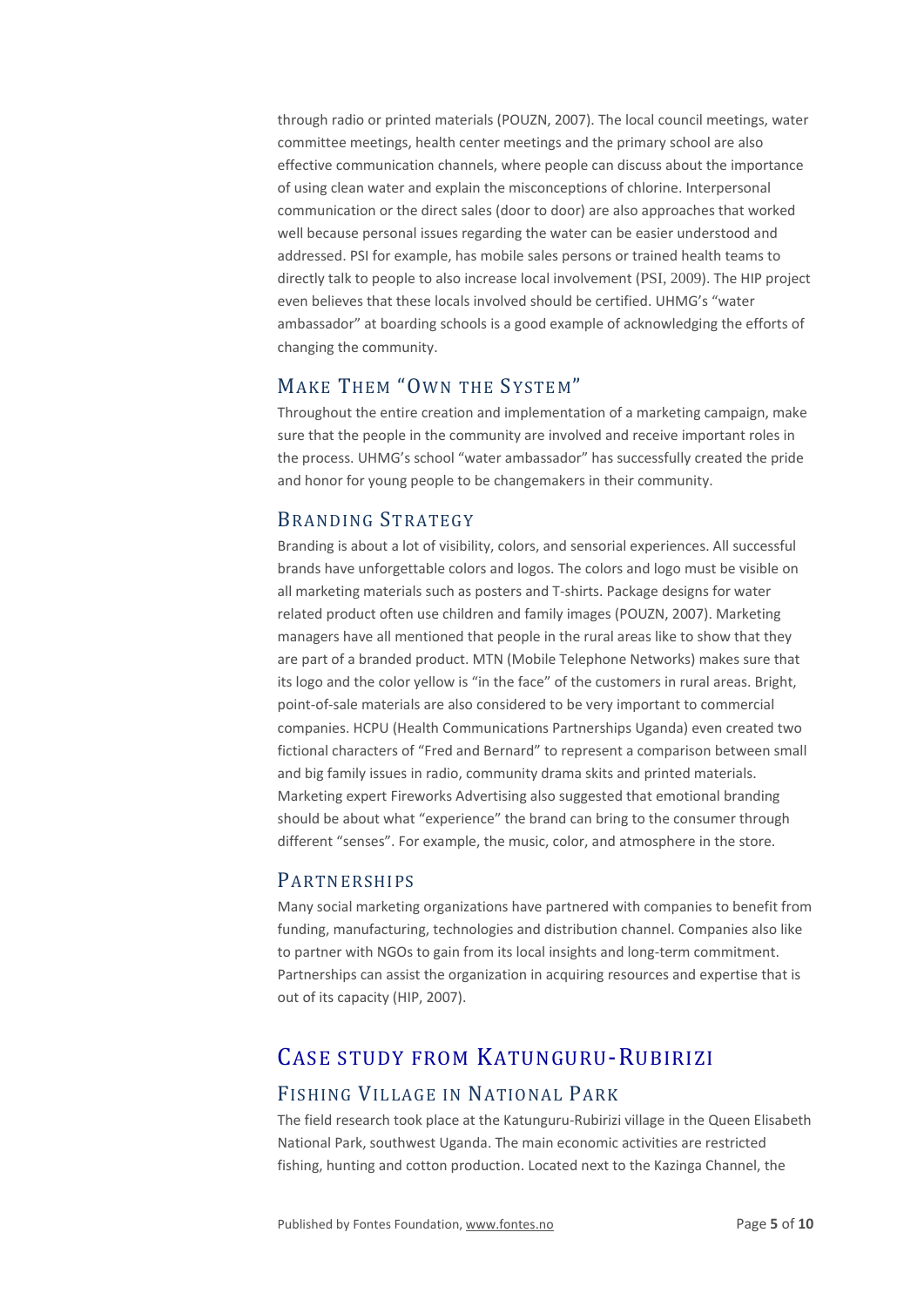villagers fish, wash clothes and retrieve the water for household use. Fontes Foundation has installed a water treatment system in 2004, so that the villagers can not only have access to safe drinking water, but also avoid the danger of fetching water from the lake where hippos and crocodiles are hidden. This small pipe water scheme is based on surface water treatment technologies because the ground water is rather salty, and the process of desalination is expensive. The water system pumps water from the lake to the village, and the flocculation is done with aluminum sulfate. Pressurized sand and activated carbon are then used to filter the dust, and chlorine is added to kill bacteria in the water. The funding for the water scheme installation came from Norway, and the consumers have to contribute money for the fuel and chemicals. Fontes Foundation also continuously trains the community members to maintain the water treatment through the operation of a water committee. However, it is still observed that even when safe drinking water is available, there are people fetching water from the lake. According to the water committee, there are approximately 145 families in the village, and 90~100 families are using the water tap. The field interview is focused on the habits of using water, barriers and competitors (other options) of using the tap water, and about aspirations and challenges in their lives.

### INSIGHTS FROM THE VILLAGE

#### HABIT OF USING WATER AND AWARENESS

People mainly use water for cooking, drinking, bathing, and washing clothes. In some cases, they use tap water for drinking and washing clothes, but uses lake water for cooking. However, there are also completely opposite situations. So it is often a mix use of tap water or lake water for different purposes. Most people are aware that the tap water is safer than lake water. Yet people who use lake water frequently don't claim to have stomach problems. Some people believe that the link between dirty water and disease is not clear to many villagers.

#### BARRIERS AND COMPETITORS OF USING TAP WATER

Poverty is the most frequent answer to why some people are not using the tap water. Some people believe that chlorine is dangerous, while some just couldn't stand the smell of chlorine. Residents near the lake tend to use the lake water more. Many people mentioned that fish is not delicious when cooked with tap water, and that porridge from millet flour could only be cooked with lake water, because the chemicals do not allow the porridge to become thick. There are also believes that the lake water can treat diseases. Other water purification products like WaterGuard and PUR are available in shops or from the village health team. They have also heard about PUR on the radio, but the actual use of them is rare.

#### PERCEPTION OF THE PRICE OF THE WATER

The price of 20 liters of tap water has increased from 75 shillings to 100 shillings because of fuel and chemical prices. People have different views on the price. While water committee members believe that most people accept the price, some mentioned that there are complaints. They suggest a lower price to make it easier for more families to use the tap water. However, some people also argue that the price shouldn't be a concern since there are villagers spending 200 to 500 shillings buying lake water delivered to the village. And people are also willing to buy cold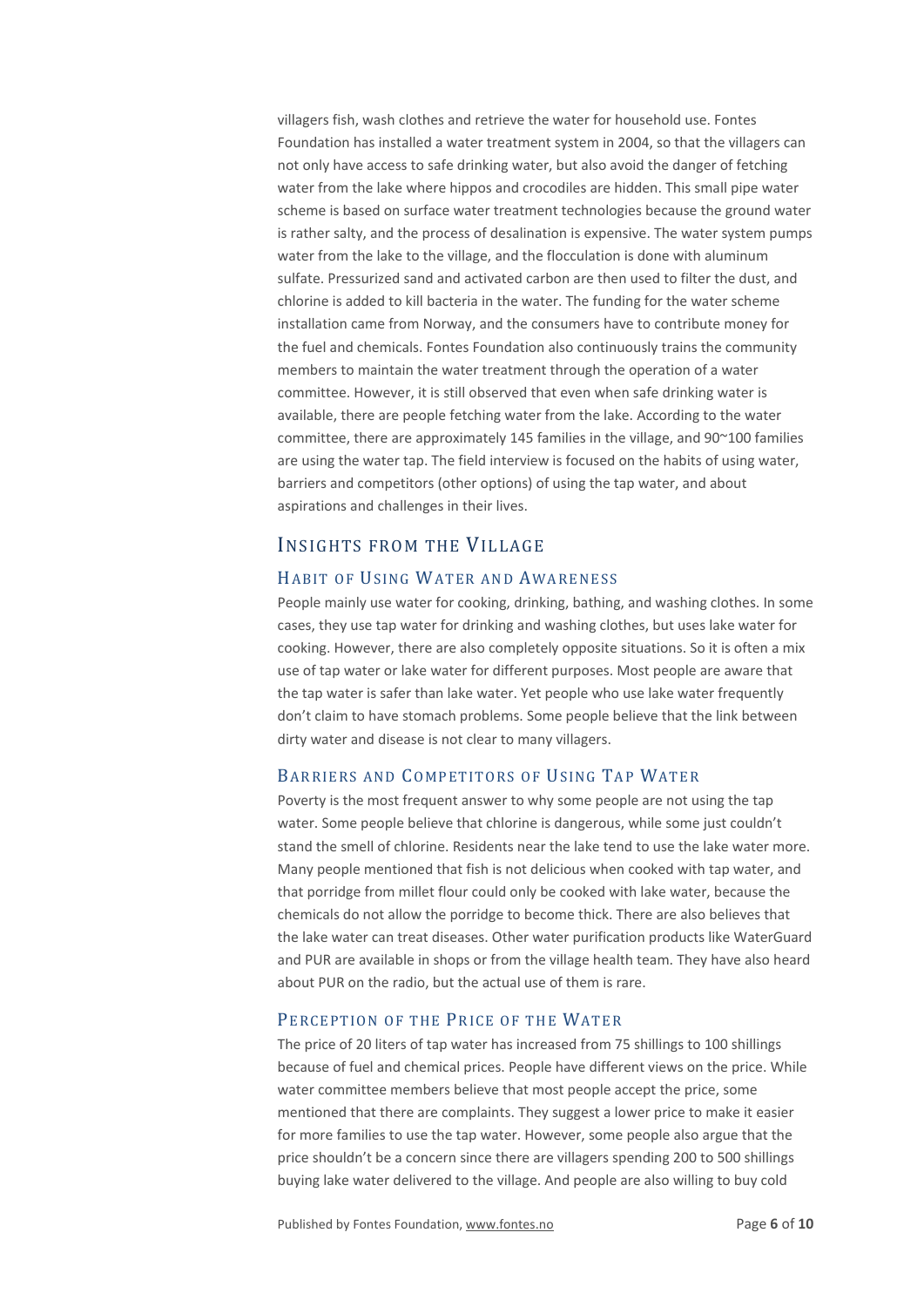water for drinking. In brief, many people suggest that 50 or 75 shillings are the ideal price.

### DAILY LIFE AND CHALLENGES

Poverty is mainly resulted from the restrictions of living in the national park. Fishing is not a reliable source of income, because only 30 licenses for fishing boats are allowed while there are approximately 200 households. Most fishermen fish in the morning, and rest for the rest of the day. Fishermen without licenses had to fish during the night. Income source of most women are making mats, but there are only three months in the year when they are allowed to get the material papyrus. A women is very busy during the day, taking care of all the household chores and weaving carpets and baskets for selling. With more money, the villagers hope that they can afford to bring all children to elementary and secondary school, and then they would buy clothes or better tools for generating income. Young people like to play netballs.

### LOCAL SUPPORTS TO ENCOURAGE USE OF TAP WATER

Many villagers have mentioned that the water committee should put more efforts in sensitizing the people, especially during the monthly meeting. Getting support from the local leaders such as the sub-county and enforcing law to prohibit the use of lake water can also make some difference. The principal of the primary school has also expressed interest in assisting with sensitizing the use of treated water. Both of the chairman of the local council 1 and 3 think that the local leaders should attend the monthly meetings of the water committee, and be more active in talking to people. There is a health center (local clinic) assembly once a month, where they sometimes also talk about the importance of safe drinking water. They are also willing to put more efforts in promoting clean water.

## SOCIAL MARKETING FOR WATER – STRATEGY

Taking the lessons learned from various experience in the rural areas, the strategy proposed aims to use the insights from the field to create a marketing campaign that addresses to the situation in the village.

# PREPARE SUFFICIENT RESOURCES FOR A SOCIAL MARKETING CAMPAIGN

BCC needs to be supported with continuous human and financial resources. Fontes could start a social marketing team with people specialized in BCC. A long term funding strategy is needed, and the sources can be companies interested in water issues such as Unilever and Nestlé. Recruiting volunteers from Kampala or even from university students worldwide can allow them to design and implement events such as educational workshops, music and sport competition, or road shows and performing skits. A group of volunteers from the same organization might even be able to raise funds for the marketing materials. It will be important to ensure that the volunteers can understand and respect the context of the village.

### LOCAL SALES TEAM

The local sales team will not only facilitate the marketing events and interpersonal communication to the villagers, but this method also creates job opportunities. They have to strategically map out the families who are not using the tap water, and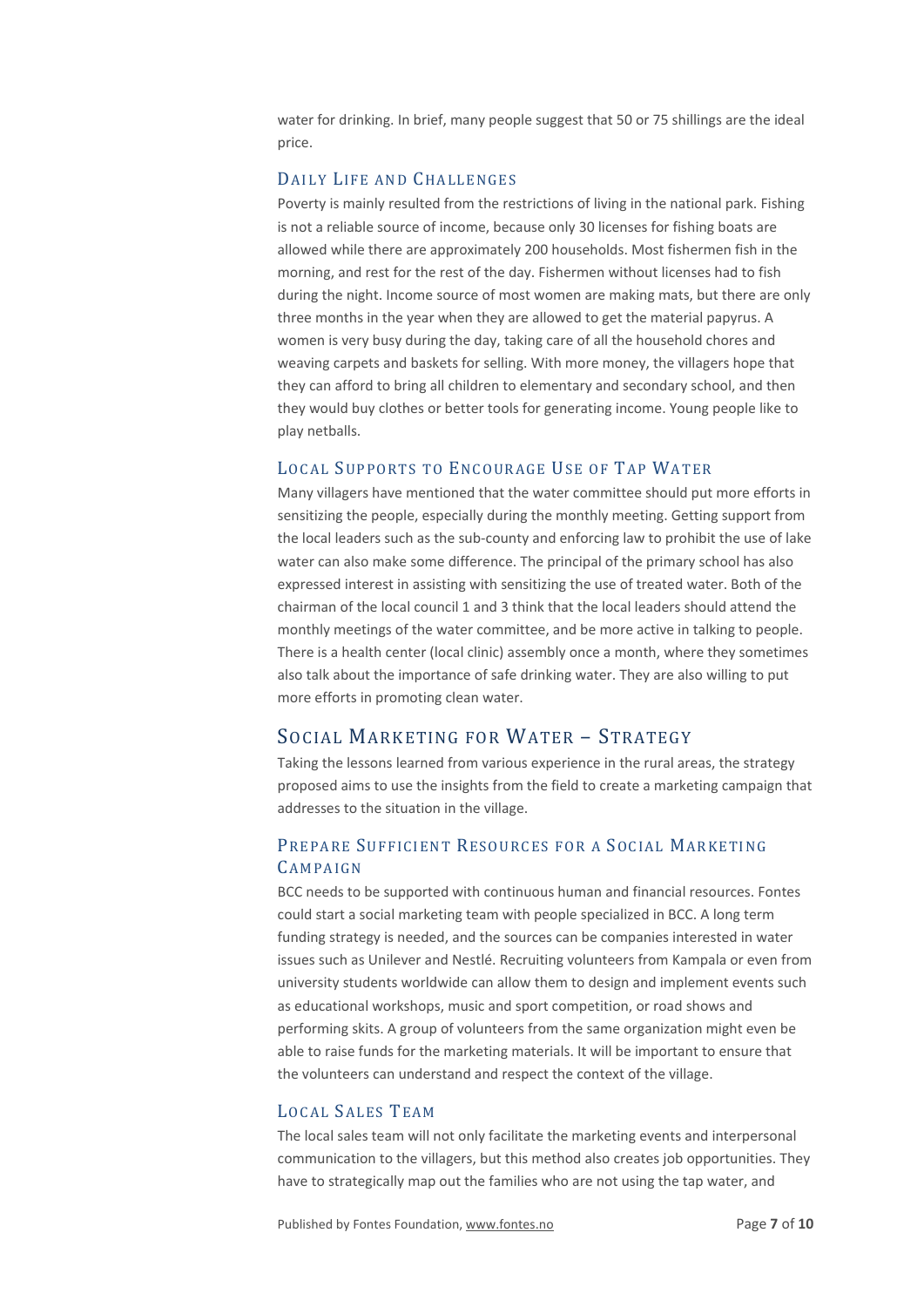address to their concerns. They should receive allowances and bonus (when a new constant user appears) from the social marketing fund. Hiring from poor families who have potential talented members to work in the sales team or to provide the water home delivery service might also give the family an opportunity to pay for the water.

#### DESIRED BEHAVIOR AND TARGET AUDIENCE

The goal of the marketing campaign is to encourage people who are partly using the tap water to use it for more purposes, and to people who only use the lake water to start using the tap water at least for drinking. The target audience of the campaigns should be parents who wish to be responsible and bring health to their families.

#### COMMUNICATION MESSAGES

Concerns of the villagers are affordability, misconception of chlorine and the taste of lake water. The messages should be 1) the cost of not using the tap water, such as sick members in the family 2) chlorine is safe, and people in Kampala also drink water treated by chlorine 3) emphasize the benefit of using the tap water and create incentives for the villagers such as "health", "modernity" and "responsibility (to protect family members)". Messages regarding the danger of drinking and washing from contaminated water are also important. In fact, the more people use the tap water, the more economic benefit they can bring to the village.

#### THE MARKETING MIX

1) **Position** – to let people in Katunguru-Rubirizi to see using clean water from the tap as necessity and as more important and beneficial than using water from the lake.

2) **Product & Services** – the tap water needs a brand name and logo. Regarding the strong taste of chlorine, perhaps the dosage has to be adjusted, and quality control needs to be improved. The water committee should also sell 10 liters for 50 shillings. Another product to consider would be selling jerry cans in 10 or 20 liter, because the design of the color and shape can make them a charming and modern product. Other possible product and services are cold water, and water home delivery service.

3) **Price** – renegotiate the fuel and chemical prices to reduce the costs of producing the water; or propose alternatives for payments for the poorer families, such as assisting with the local sales teams or the water committee in operation.

4) **Place** – the local sales team would be the agents to implement interpersonal communications. The "water home delivery service" can increase the availability of treated water. At the tap, it is also important to create a shopping experience and branding environment by making the theme color, images and logo strongly visible, or even create a kiosk by putting a couple of seats and table with radio where people can sit and enjoy cold water.

#### 5) **Promotion** –

• The local council, water committee, and health center have to constantly bring the issue of safe drinking water in their **monthly meetings**. They should also be accurately informed about the facts and arguments.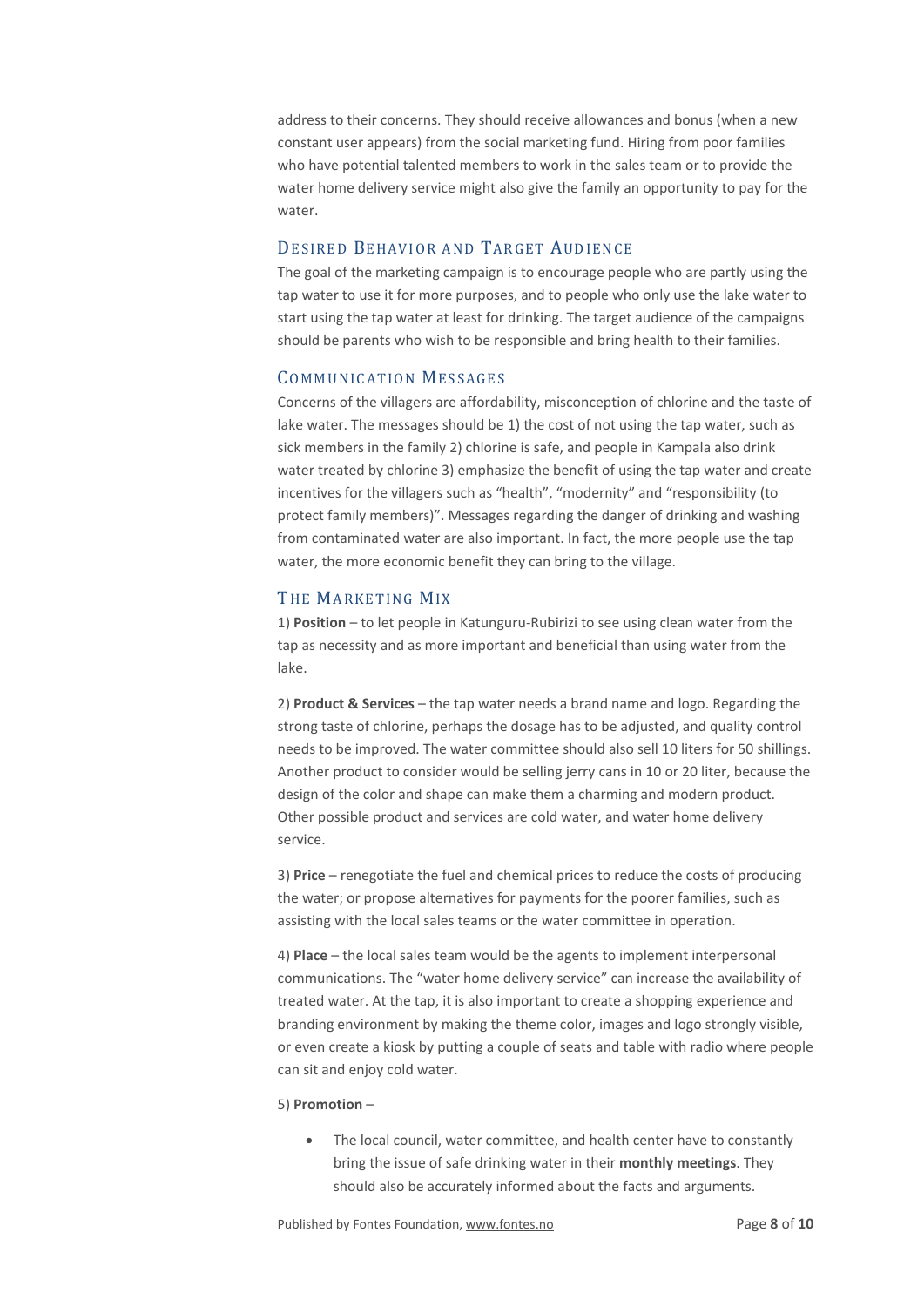- At **the primary school, a weekly "water and hygiene education hour", and a water campaign competition can be initiated, where children compete in drawing posters for water campaign. Voted by villagers, they should not only be awarded with prizes, but also be certified as "water ambassador".**
- **Printed materials** in the form of comics, one-page fact sheets and posters, calendars, sticker, collectable pictures to decorate at home, and T-shirts should be prepared in all related events as awards and prizes. Contents of the printed materials better be all images, or written in the local language. It would be interesting to create fictional characters in the comics, and every month or quarterly produce new versions of how those characters' story revolve around safe drinking water.
- **Use local radio programs.** The characters created in the comics can also be present in commercials or skits in the radio shows and local theaters.
- Sponsoring and hosting **music events, sport competitions** (netball) **or road shows**. Demonstrate and compare the taste of tap water and lake water.
- Invite local leaders and influenza to support in radio shows or events.
- If the national park doesn't have restriction on sounds, the local sales team members can also ride bicycles with megaphones behind to speak about the messages and play certain music that the organization hopes to associate with.

#### BRANDING STRATEGY

The color and design of the logo of the water brand is crucial. It can be designed by villagers or professionals in the social marketing team. If the villagers can choose their own logo, they will also feel included in the process. Producing special designed jerry cans can make the product distinct and modern. The local sales team has to wear T-shirts of the theme color, which should be easy to identify in the village. Since the shopping experience is very important, the cement areas around the tap should be painted in the theme color, and become a small water kiosk for people to enjoy cold water and enhance the brand experience. Radio show or music recording that are related to the brand can also help forming the atmosphere.

#### PARTNERSHIPS

Fontes can consider private partnerships to sponsor prizes, printed materials or even market research. Some companies might be able to produce jerry cans especially for the water brand. Partnering with NGOs specialized in social marketing which are also working in Katunguru can provide expertise in the marketing campaign.

# **CONCLUSION**

This report concludes that in order to implement an effective social marketing campaign for save drinking water, the successful factors are gaining human resource and expertise in social marketing, preparing long-term funding, creating a branding strategy for the products, address to user's concerns and market insights, make sure the community "owns the system", proper design of the marketing mix and communication approaches that are popular in the rural areas, and lastly, create strategic partnerships. The proposed strategy incorporates the insights from the field research, and included suggestions such as creating a portfolio of water and